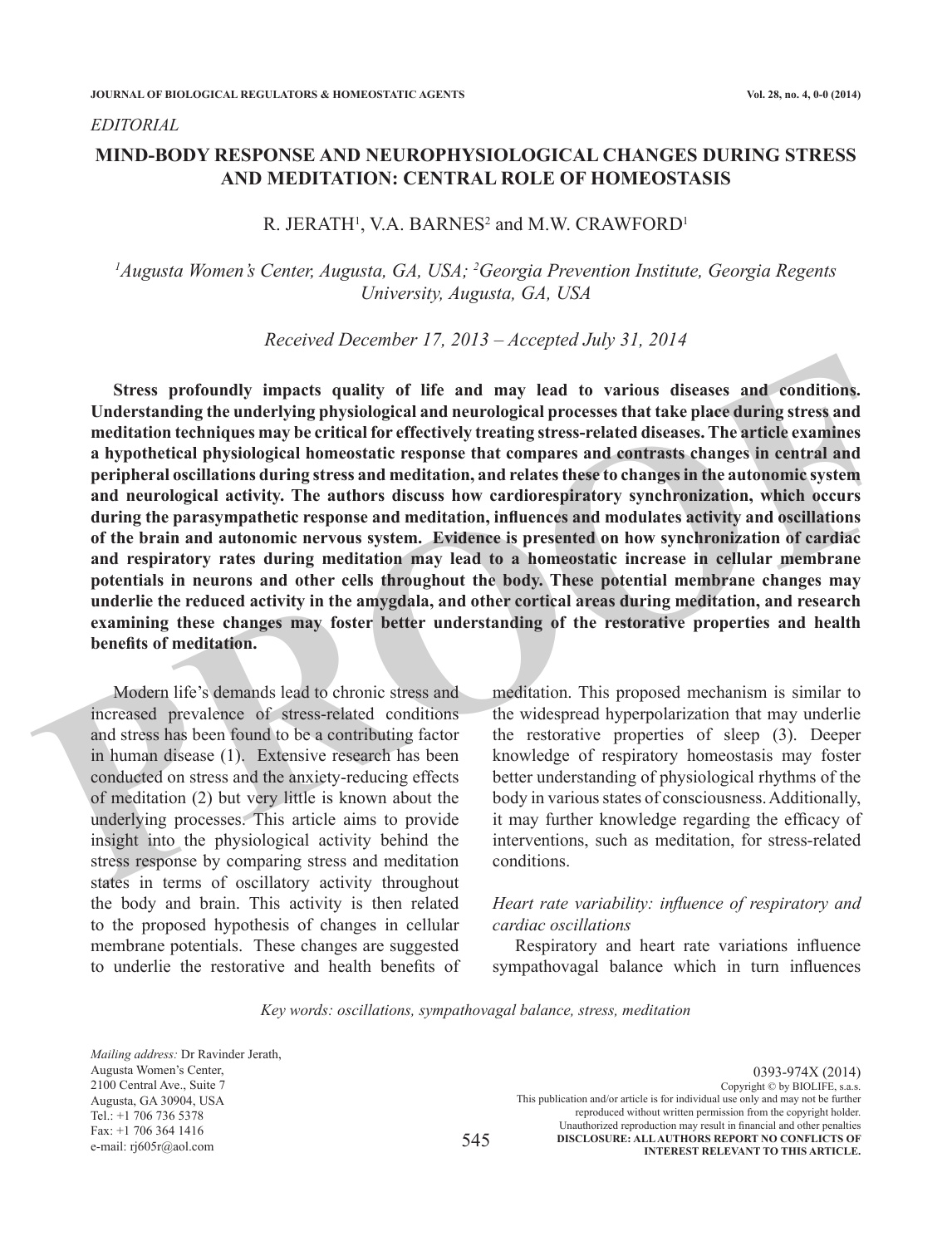cardio-respiratory activity and hemodynamics (4). Respiration profoundly influences sympathetic and parasympathetic responses. The shift of low frequency (LF, 0.1 Hz) to high frequency (0.3 Hz) heart rate variability (HRV) is indicative of a parasympathetic shift in sympathovagal balance. It has been established that HRV can be used as a proxy for vagal tone; however, the use of HRV to estimate sympathetic tone has been debated (5). Following *Vipassana* meditation, a mindfulnessbased approach, there is a decrease in LF power (6). The increase in normalized high frequency (HF) which is the ratio of HF to LF and the decrease in Traube-Hering Mayer waves (neural oscillations coupled with respiration that are associated with LF power), indicate that the decrease in LF power following *Vipassana* influences overall HRV by increasing the ratio of HF to LF power.

Mind-body interventions such as yoga and mindfulness show significant improvements on stress, sleep quality, and HRV (7). During meditation, slow breathing inhibits sympathetic and limbic activity. Changes in functional connectivity differ between types of meditation and are detectable by fMRI (8).

## *Influence of oscillations on the autonomic nervous system during stress and meditation*

The autonomic nervous system features a feedback loop with the cardiorespiratory system and brain. Under stress, the body shifts to a sympathetic state and cardiorespiratory synchronization decreases (9). However, slow, deep breathing, as in Dharma-Chan meditation, leads to cardiorespiratory synchronization and parasympathetic activation (10). Levels of cardiorespiratory synchronization increase as breathing rates decrease (11). During meditation, cardio-respiratory synchronization is predominantly at a ratio of 4:1 or 5:1, that is, 4 or 5 heartbeats for every 1 breath (12).

Laser Doppler cutaneous blood flow studies show respiration influences BP oscillations at 0.3 Hz (13). Studies have also found spontaneous correlation of slow rhythms of 1 Hz with cardiac and 0.1 Hz with intrinsic myogenic activity. The slowest 0.04 Hz rhythm was attributed to neurogenic factors (14). In another study assessing autonomic control of skin microvessels using a photoplethysmograph, different areas of the body revealed fluctuations of 0.1 Hz that increased in amplitude when subjects were standing. The synchronization between BP and 0.1 Hz oscillations was unrelated to respiration and suggested a common neural, non-local origin (15). During the sympathetic dominant state, BP and HRV are associated with low frequency Mayer waves ranging from 0.05 to 0.15 Hz (16) whereas during the parasympathetic state, HRV is at a higher frequency (0.3 Hz).

The interests a otecase in  $\mu$  protocom (i).<br>
The interests are chossed approach, then the interests in formalized high frequency (HF) during stress and the resulting decrease in membrane<br>
which is the ratio of HF to LF According to our model, sympathetic activation during stress and the resulting decrease in membrane potential results in peripheral responses such as increases in skin conductance, heart rate, and BP (Fig. 1). Peripheral microcirculation observed with Doppler flow studies and BP correlates with sympathetic activity (17). Because skin conductance is measured in relation to sweat gland activity innervated by the sympathetic nervous system, it is used as an indicator of sympathetic response (18). During stressed states, peripheral responses are widespread. Skin conductivity (19) and BP (17) increase, and HRV decreases (20). For example during surgery, BP, epinephrine, and norepinephrine levels positively correlate with changes in skin conductance and can be used as an indicator of patient stress (19). Changes in HRV are indicative of autonomic balance and are strongly related to the central nervous system (21). For the purpose of this paper, oscillations in the brain less than 1.5 Hz are referred to as very slow waves and waves from  $1.5 - 10$  Hz (theta and slow alpha waves) are termed slow waves, while fast oscillations refer to oscillations greater than 10 Hz (beta, gamma, and theta waves.) Slow cardiac, respiratory, and other non-neural waves refer to oscillations less than 1 Hz and fast oscillations refer to oscillations greater than 1 Hz. fMRI brain scans show increased 0.1 Hz oscillations during stress associated with mind wandering and decreased functional connectivity in other brain areas (22) and is also supported by fMRI scans revealing decreased cortical activation during stress (23).

> HRV recordings distinguish HF markers of parasympathetic activity (0.15-0.40 Hz), and LF components of sympathetic control (0.04-0.15 Hz). Spectral analysis of microcirculatory blood flow suggests the presence of similar rhythms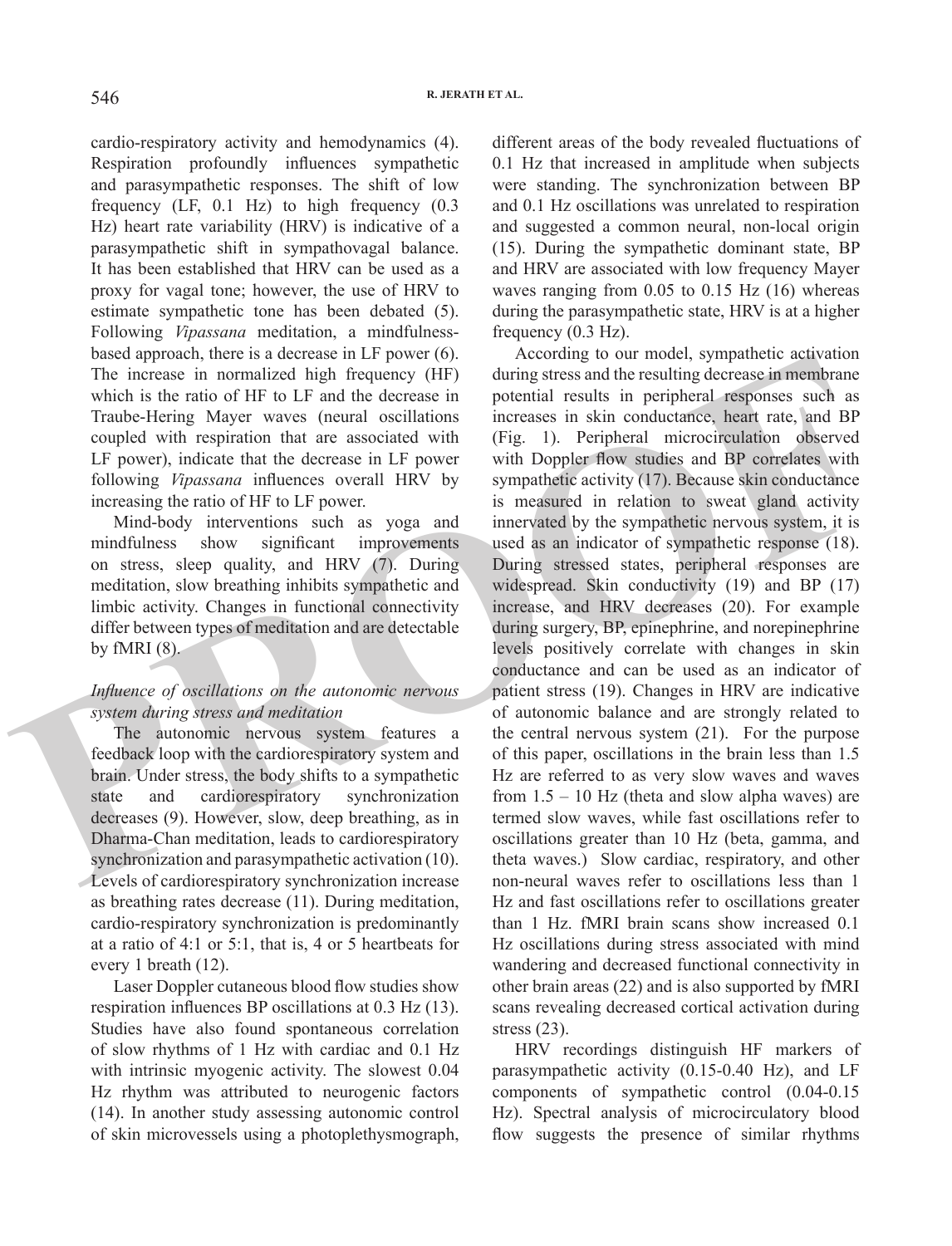

**Autonomic Nervous System** 

**Fig. 1.** *Responses associated with sympathetic dominance. The dual-sided autonomic nervous system is shown in which sympathetic activation outweighs the parasympathetic branch. Sympathetic dominance, as seen during the stressed state, leads to a variety of peripheral responses associated with depolarization of target organs. Functional connectivity and alpha waves decrease, while limbic and amygdala activity increase. Brainstem activity also increases, reflected by the increased respiratory center and cardiovascular center rates. Respiration and heart rate increase. Heart rate variability measures are dominated by low frequency components. Blood pressure, skin conductivity, and muscle tension increase. Bowel motility and salivary gland secretion are also hindered. The body is in a relatively depolarized state, including the various target organs and spinal cord. Facial expression depicts a stressed or unpleasant state.* 

(24). The pattern characterizing the spectral profile of heart rate and arterial pressure variability consists of LF and HF markers related to vasomotor and respiratory activity, respectively (25). For example, decreased HRV in response to a stressor is related to anxiety and depression (26). Wavelet analysis of HRV reveals the existence of frequencies between 0.145 and 0.6 Hz corresponding to respiration and shows modulation of heart rate by respiration (respiratory sinus arrhythmia) (27). Indeed, Tang et al. (2009) demonstrated sympathetic markers decreased in subjects after training in mind-body techniques compared to a control group (28). In Dharma-Chan meditation, advanced practitioners exhibit a high degree of cardiorespiratory

synchronization even during rapid breathing (10). High levels of cardiorespiratory synchronization are also seen during Zen and Kinhin meditation (29). Decreased breathing rate during meditation mediates cardiorespiratory synchronization and a parasympathetic response (30) (Fig. 2) while decreased synchronization of hemodynamic and respiratory rhythms is seen during stress (31). Conversely, meditation has been shown to provide significant benefit for the cardiovascular system (32). Meditation has also been shown to improve anxiety, pain, stress, mental health, and quality of life (33). In addition, after stress, mindfulness meditation results in significantly less neurogenic inflammation than in controls, despite equivalent amounts of stress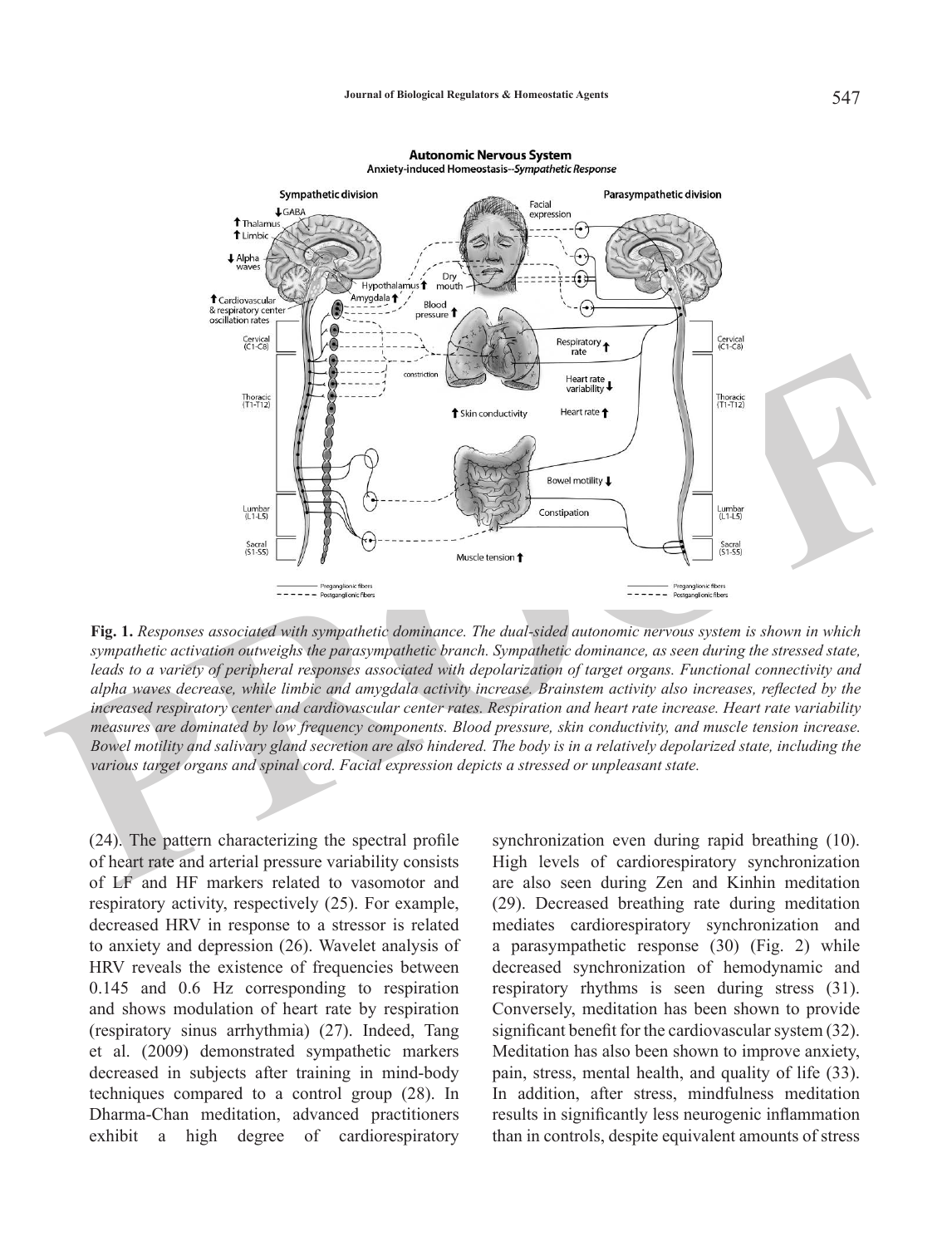#### **R. JERATH ET AL.**



#### **Autonomic Nervous System** Meditation-induced Homeostasis--Parasympathetic Dominance

**Fig. 2.** *Responses associated with parasympathetic dominance. The dual-sided autonomic nervous system is shown, in which parasympathetic activation outweighs the sympathetic branch. In contrast to sympathetic dominance, a shift to prominent parasympathetic activation leads to peripheral responses associated with membrane potential hyperpolarization and the reversal of the effects seen in Fig. 1. In this state, there is an increase in functional connectivity and alpha waves and a decrease in limbic and amygdala activity. Brain stem activity decreases, which is reflected in decreased respiratory center and cardiovascular center rates. Heart rate, respiratory rate, blood pressure, and muscle tension all decrease. High frequency heart rate variability is increased. This parasympathetic shift can be readily achieved through meditation and deep breathing techniques. A pleasant facial expression and widespread hyperpolarization is associated with this state compared to the relatively depolarized state in Fig. 1.*

### hormones (34).

## *Influence of neural oscillations during stress and meditation*

Meditation is generally associated with relaxation but many of the changes that occur during meditation do not occur during relaxation alone. For example, relaxation is not associated with the typical hemodynamic changes associated with meditation. Higher levels of cardiorespiratory synchronization that occur during meditation are hypothesized to lead to increases in membrane potential in the cardiovascular system, brainstem, limbic system and higher cortex. The subsequent homeostatic increases in membrane potential may lead to inhibition of emotion centers and increased functional connectivity of the medial prefrontal cortex, thereby increasing focus, memory, and feelings of wellbeing (35). Another way that mindfulness meditation differs from simple relaxation is that the meditator is aware of moment-to-moment thoughts, feelings, and sensations. We propose that by decreasing stressful or anxious thoughts, that involve greater depolarizations, the practice of mindfulness involves widespread inhibition and membrane hyperpolarization of neurons and in turn contributes to the shift towards parasympathetic activity. Overall, relaxation may be involved in meditation but simply trying to relax does not always relax the mind or stop stressful thoughts. Therefore, we propose that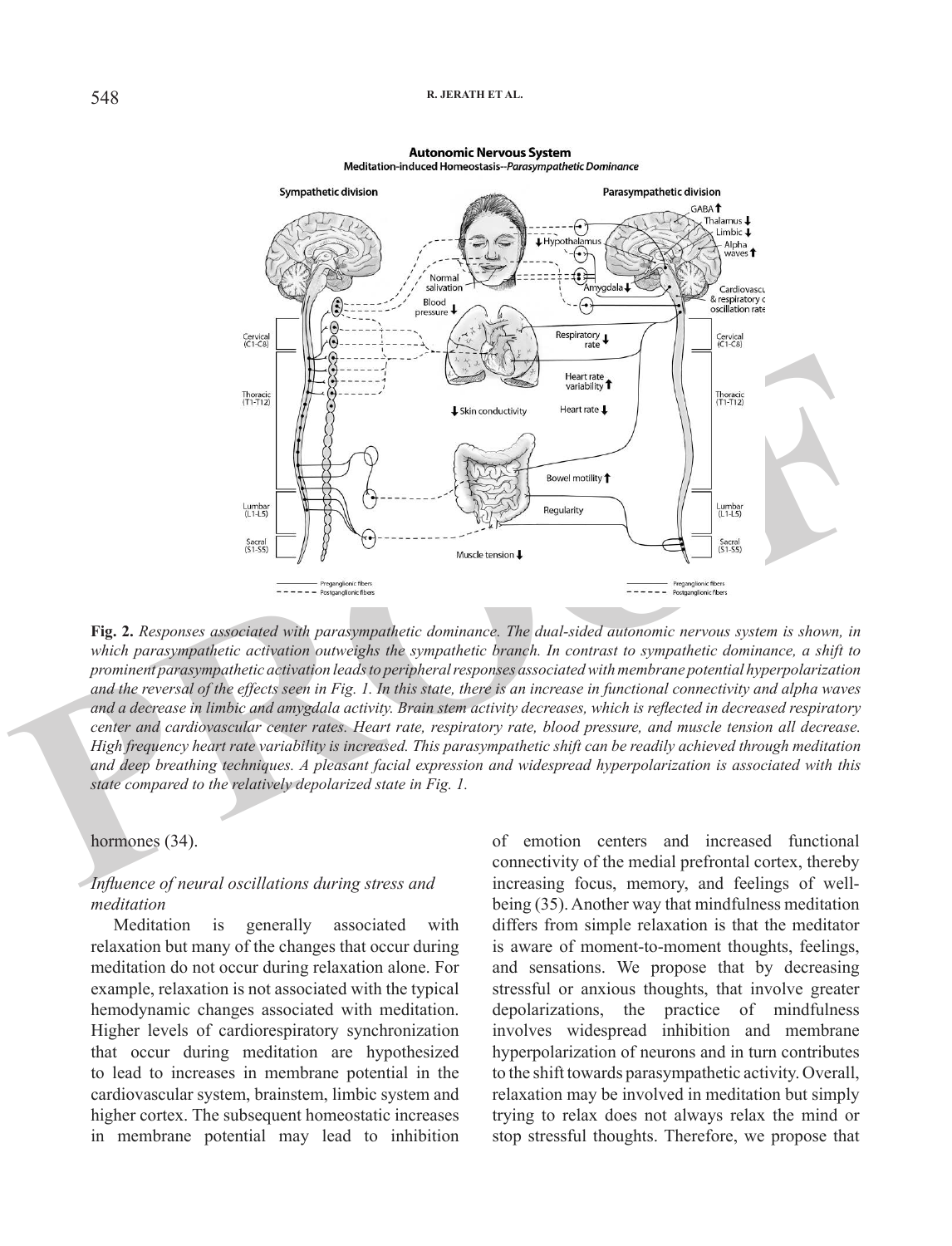mindfulness meditation is associated with greater widespread hyperpolarization and inhibition than relaxation alone.

Alpha oscillations have frequencies ranging from 8-13 Hz (36). In a study, using magnetoencephalography, Yamamoto et al. found an increase of alpha wave activity in the medial prefrontal cortex and anterior cingulate cortex during Transcendental Meditation® or automatic selftranscending meditation (TM) (37). Examination of EEGs during automatic self-transcending meditation has shown that there is an increase in alpha-1 wave activity in the brain (38). Alpha waves have been associated with suppressing irrelevant brain activity and improving mental focus (39). Also, it has been suggested that alpha waves play an important role in selective attention and information processing (40). A study by Saggar et al. using EEG found a reduction in beta waves among subjects performing focused attention meditation when compared to the control groups (41). In addition, increases in left hemisphere activity are seen during meditation, which is associated with stronger immunity (42) and increased vaccination response (43).

Meditation practice has been linked to GABAergic cortical inhibition, which has been shown to be associated with improved cognition and regulation of emotions (44). A reduction in GABAergic cortical inhibition has been shown to be linked with memory impairment in schizophrenic patients (45). GABAergic neurons tonically inhibit supraoptic neurons in the hypothalamus and modulate the excitatory effects induced by interleukin-1 (46), suggesting that that the increased cortical GABA modulation associated with meditation (44) may underlie the decreases in interleukins-6 levels (47). GABAergic neurons are important in the process of generating respiratory rhythms and communication between the cardiovascular and respiratory centers in the brainstem. GABAergic neurons have been shown to work as inhibitory neurons that increase their spontaneous firing during inspiration. This suggests that inspiration promotes inhibitory activity in the brainstem and decreases cardiovascular and respiratory center oscillation rates during parasympathetic dominance (48). Injecting GABA into the amygdala increased HRV, consistent with a parasympathetic response, and the injection of

Encos during anomalon several mechanical mechanical mechanical mechanical mechanical mechanical mechanical mechanical mechanical mechanical anomalon anomalon anomalon anomalon anomalon anomalon anomalon anomalon anomalon a glutamate induced a sympathetic response (49). This study suggests that increased levels of GABA in the brain are involved in the parasympathetic response. In addition, stress has been shown to attenuate GABAergic inhibition in the amygdala (50). During stress, there is increased activity in the hypothalamopituitary-adrenocortical axis (51) and an increase in activity and stimulation of the amygdala (52). Studies have found a decrease in amygdala activity during mindfulness meditation (53) and during nonmeditative states, after participating in mindfulness or compassion meditation training (54). Also, reduced activity in the hippocampus, thalamus, and occipital lobe has been shown after practice of TM (55). During stress, the adrenal medulla increases secretion of the neurotransmitter epinephrine, which reaches the hypothalamus and acts on the central nervous system (56) and elevated cortisol levels from stress (57) may be responsible for decreased serotonin function in the brain during depression (58). During meditation, these neurotransmitters levels reverse. Studies have found decreased levels of stress hormones such as cortisol (59), epinephrine and norepinephrine (60) after meditation. In addition, a stress management study training subjects in deep breathing, relaxation response, and meditation, found reduced anxiety and salivary cortisol levels (61). Levels of the anti-depressant and feel good hormones serotonin (62) and dopamine (60) increase during meditation.

 Concentration, Loving-Kindness, and Choiceless Awareness forms of meditation have all been shown to increase functional connectivity in areas involved with self-monitoring and cognition (63). The differences in EEG and neuroanatomical activation in fMRI studies reflect the different meditation approaches being used such as loving kindness, concentration, open monitoring, or focused attention, as well as cardio-respiratory events. For example, in Loving-Kindness meditation, the practitioner focuses on heartfelt compassionate feelings which lead to decreased amygdala activity (63) and activation in the insular and anterior cingulate fMRI signals with associated theta waves. Focused attention meditation leads to activation of more executive function areas and beta/gamma activity (38) supported by cardiorespiratory synchronization, while TM is associated with increased medial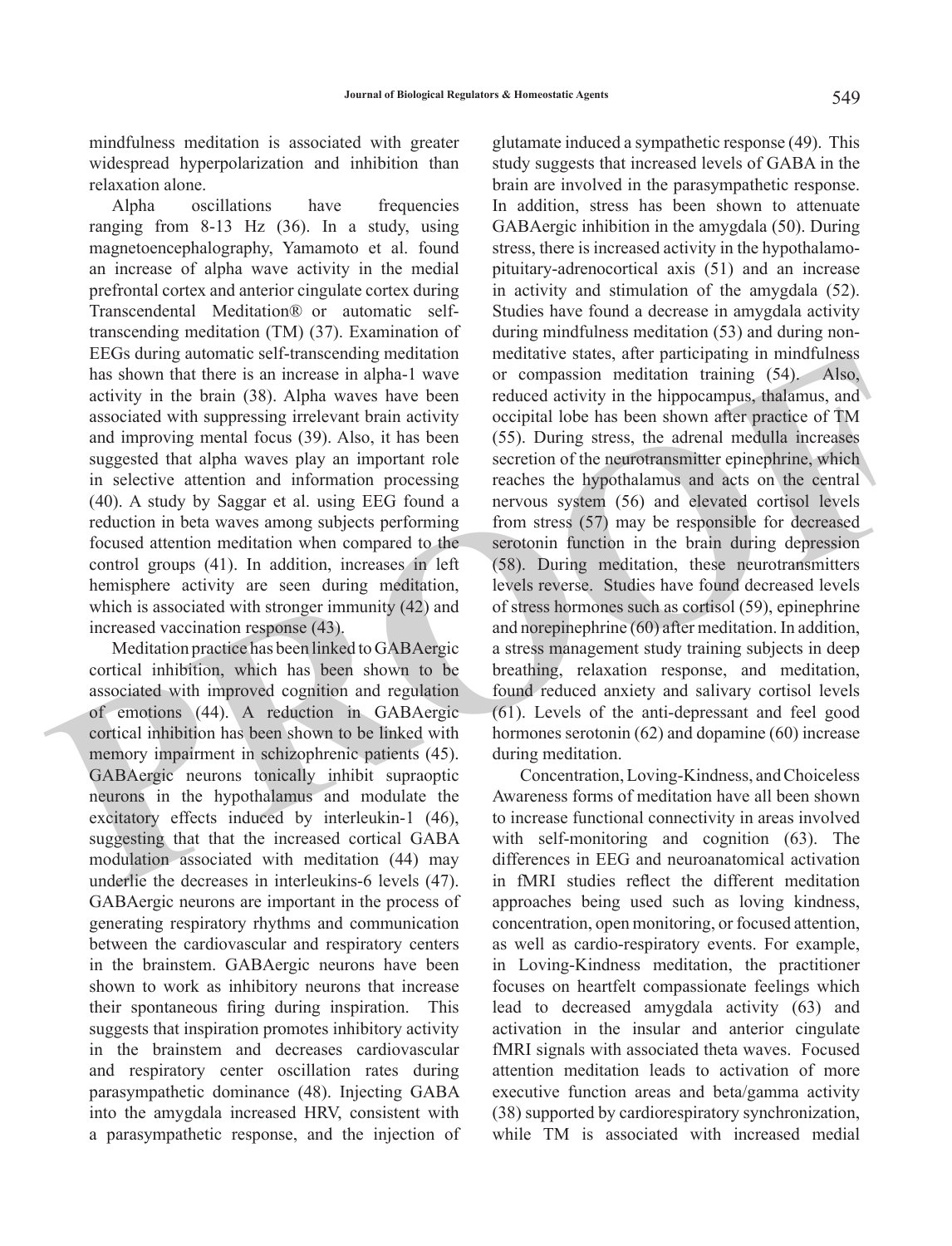prefrontal cortex activity and alpha wave appearance (64). Autogenic meditation is a practice in which the person uses verbal cues to help induce a feeling of warmth and relaxation.

## *Do homeostatic changes in neuronal membrane potentials modify the neurotransmitter release that underlies stress, anxiety, and meditation responses?*

Membrane potential changes can create currents that synchronize various oscillations throughout the body. The process by which cardiovascular and respiratory rhythms synchronize is not well understood. However, hyperpolarization-activated currents have been shown to synchronize rhythmic cellular activity between the cardiovascular and respiratory centers in the brainstem (65) and within the central nervous system (66). This suggests that cardiorespiratory synchronization is associated with hyperpolarization.

and respiration photos by which candovasced<br>and respiratory flythms synchronize is not well the neurons would have fired more rapidly. We<br>understood. However, hyperpolarization-activated suggest that the increased membrane According to our hypothesis, respiration and cardiorespiratory synchronization influence hemodynamic elements, as well as the autonomic nervous system, cerebral blood vessels, and neural elements, by increasing the membrane potential of excitable and non-excitable cells. In animal studies, repetitive parasympathetic stimulation of taste cells led to a hyperpolarization of -9 mV (67) while sympathetic stimulation depolarized toad sinus venosus cells (68). In addition, low-intensity stimulation of the vagus nerve causes long lasting, slow hyperpolarization of cortical neurons. This inhibits neuronal firing and may involve activation of potassium channels by acetylcholine and GABA receptor activity. In humans, inhibition of cortical neurons may be sustained if vagal stimulation is repeated before the last inhibition response has ended (69) suggesting that slow, deep breathing during meditation that stimulates the vagus may sustain this inhibition. These studies suggest that parasympathathetic drive leads to increased cellular membrane potentials and sympathetic drive may lead to decreased membrane potentials, as seen when sympathetic activation during stress leads to decreased membrane potentials of heart cells (70).

Studies monitoring membrane potential changes during sympathetic or parasympathetic states are needed to further understand the homeostatic modulation of cardiac, respiratory, blood pressure

(BP) rhythms. An animal study examining the somatosensory cortex found that neurons at -55 mV were almost completely silent while pyramidal neurons at -85 mV had very reliable transmissions (71). This study suggests that cortical neurons with higher membrane potentials may have more reliable transmissions than those with lower membrane potentials. The typical resting state potential of pyramidal neurons is -85 mV to -60 mV (72) therefore if this study had examined transmissions at around -65 mV or -70 mV, we propose that the neurons would have fired more rapidly. We suggest that the increased membrane potentials during meditation in human subjects may increase transmission efficiency and functional connectivity via decreased firing rates while more depolarized neurons fire rapidly, resulting in less efficient and more chaotic transmissions.

We propose hemodynamic de-synchronization leads to a global decrease in membrane potential during stress and hemodynamic synchronization during meditation allows an increased potential to be conducted to all cells. This is reflected peripherally by decreased skin conductivity, BP, heart rate and increased HRV (28) which may be due to the hemodynamic synchronization brought on by the shift to parasympathetic dominance (35) and membrane hyperpolarization.

Our hypothesis focuses on mindfulness meditation but increased levels of cardiorespiratory synchronization are experienced during forms of meditation such as inward-attention (12), Chan (10), Zen, and Kinhin meditation (29), and further research is needed to measure synchronization in other forms of meditation involving slow, deep breathing. Increased levels of synchronization and hemodynamic changes lead to widespread hyperpolarization and inhibition which modulate the autonomic nervous system and brain activity. We propose that eyes closed, open-monitoring, inwardattention, and mindfulness practices may enhance this widespread inhibition.

### **CONCLUSION**

Physiological and behavioral changes differ profoundly between states of meditation and anxiety. During anxiety, heart rate increases, breathing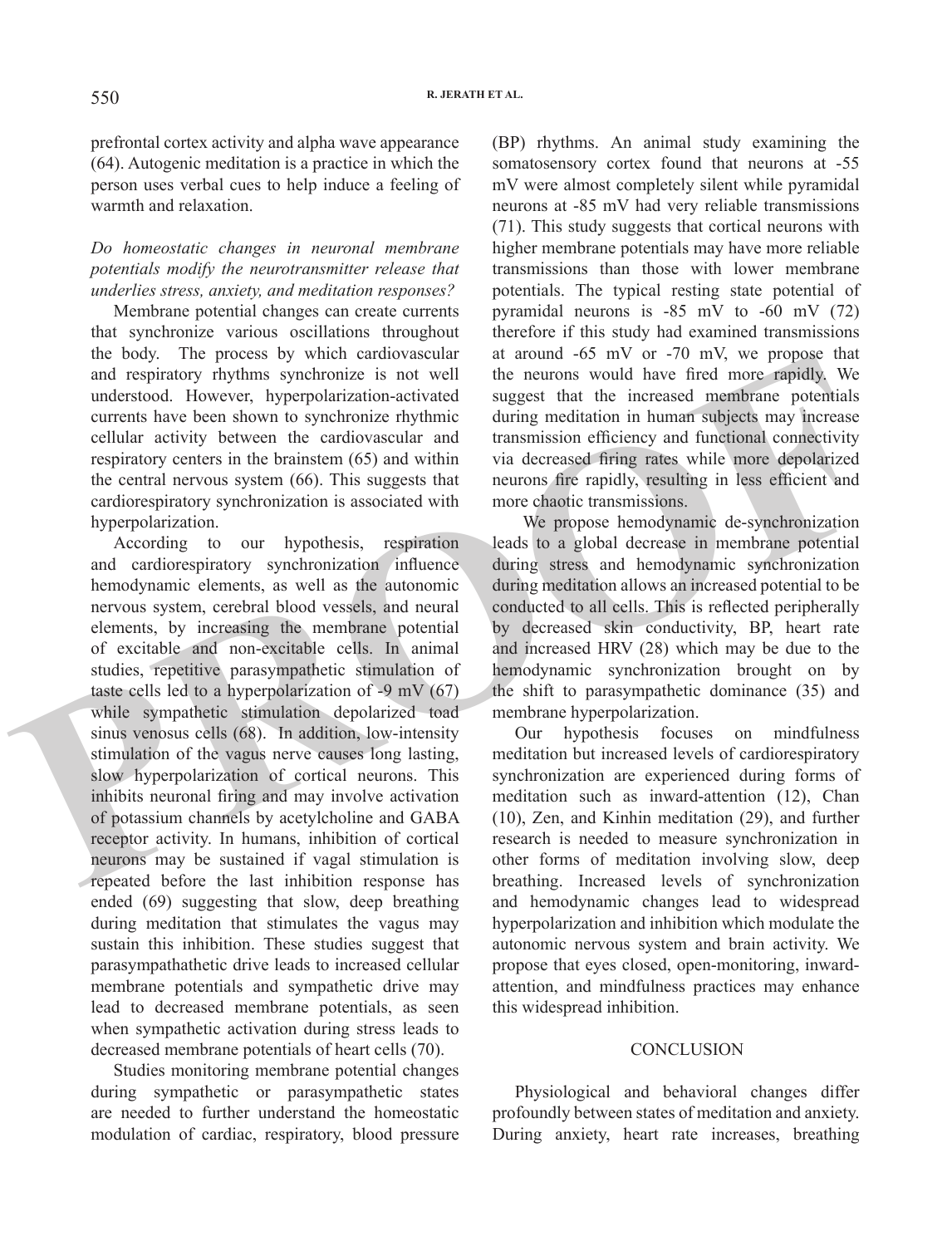osacu orionesosacu houtanismo centrale centrale encodes and point and particular particular particular particular ER, Existence Existence in the encode excitability, which in turn brings about changes in  $\frac{1}{2}$  central becomes irregular, and HRV decreases. These changes are accompanied by faster EEG rhythms and changes in neurotransmitters associated with negative emotions. In comparison, the mind-body relaxation response is associated with reverse changes and calm, focused thoughts. What causes these global changes in rhythms and thought processes? Is it a central process regulated by the hypothalamus and brain or by specific neurotransmitters? According to our hypothesis and review of literature, the mechanism is based on homeostatic modulation of intrinsic cellular excitability. Decreases in homeostatic membrane potentials during anxiety increase intrinsic cellular excitability, which in turn brings about changes in neuronal firing, neurotransmitters, and peripheral rhythms. Cardiorespiratory synchronization, during the mind-body response, leads to increases in homeostatic membrane potentials and decreased intrinsic cellular excitability that underlies the changes that modulate the autonomic nervous system and brain activity. Further studies are needed to confirm this hypothesis and elucidate the specific role of the hypothalamus in stabilizing the membrane potential set points of dynamic homeostasis during anxiety and the mind-body response.

## ACKNOWLEDGEMENTS

We would like to thank Mike Jensen MSMI, CMI of Georgia Regents University for creating the medical illustrations.

## REFERENCES

- 1. Cohen S, Janicki-Deverts D, Miller GE. Psychological stress and disease. JAMA 2007; 298(14):1685-7.
- 2. Orme-Johnson DW, Barnes VA. Effects of the transcendental meditation technique on trait anxiety: a meta-analysis of randomized controlled trials. J Altern Complement Med 2014; 20(5):330-41.
- 3. Jerath R, Harden K, Crawford M, Barnes VA, Jensen M. Role of cardiorespiratory synchronization and sleep physiology: effects on membrane potential in the restorative functions of sleep. Sleep Med 2014; 15(3):279-88.
- 4. Nattie E, Li A. Respiration and autonomic regulation and orexin. Prog Brain Res 2012; 198:25-46.
- 5. Reyes del Paso GA, Langewitz W, Mulder LJ, van

Roon A, Duschek S. The utility of low frequency heart rate variability as an index of sympathetic cardiac tone: a review with emphasis on a reanalysis of previous studies. Psychophysiology 2013; 50(5):477-87.

- 6. Krygier JR, Heathers JAJ, Shahrestani S, Abbott M, Gross JJ, Kemp AH. Mindfulness meditation, well-being, and heart rate variability: A preliminary investigation into the impact of intensive Vipassana meditation. Int J Psychophysiol 2013; 89(3):305-13.
- 7. Wolever RQ, Bobinet KJ, McCabe K, Mackenzie ER, Fekete E, Kusnick CA, et al. Effective and viable mind-body stress reduction in the workplace: a randomized controlled trial. J Occup Health Psychol 2012; 17(2):246-58.
- 8. Tang YY, Rothbart MK, Posner MI. Neural correlates of establishing, maintaining, and switching brain states. Trends Cogn Sci 2012; 16(6):330-7.
- 9. Zhang J, Yu X, Xie D. Effects of mental tasks on the cardiorespiratory synchronization. Respir Physiol Neurobiol 2010; 170(1):91-5.
- 10. Lo PC, Chang CH. Effects of Long-term Dharmachan meditation on cardiorespiratory synchronization and HRV behavior. Rejuvenation Res 2013.
- 11. Porta A, Guzzetti S, Montano N, et al. Information domain analysis of cardiovascular variability signals: evaluation of regularity, synchronisation and coordination. Med Biol Eng Comput 2000; 38(2):180- 8.
- 12. Wu SD, Lo PC. Cardiorespiratory phase synchronization during normal rest and inwardattention meditation. Int J Cardiol 2010; 141(3):325- 8.
- 13. Brown KW, Ryan RM. The benefits of being present: mindfulness and its role in psychological well-being. J Pers Soc Psychol 2003; 84(4):822-48.
- 14. Kvernmo HD, Stefanovska A, Bracic M, Kirkebøen KA, Kvernebo K. Spectral analysis of the laser Doppler perfusion signal in human skin before and after exercise. Microvasc Res 1998; 53(3):173-82.
- 15. Bernardi L, Radaelli A, Solda PL, et al. Autonomic control of skin microvessels: assessment by power spectrum of photoplethysmographic waves. Clin Sci (Lond) 1996; 90(5):345-55.
- 16. Strik C, Klose U, Kiefer C, Grodd W. Slow rhythmic oscillations in intracranial CSF and blood flow: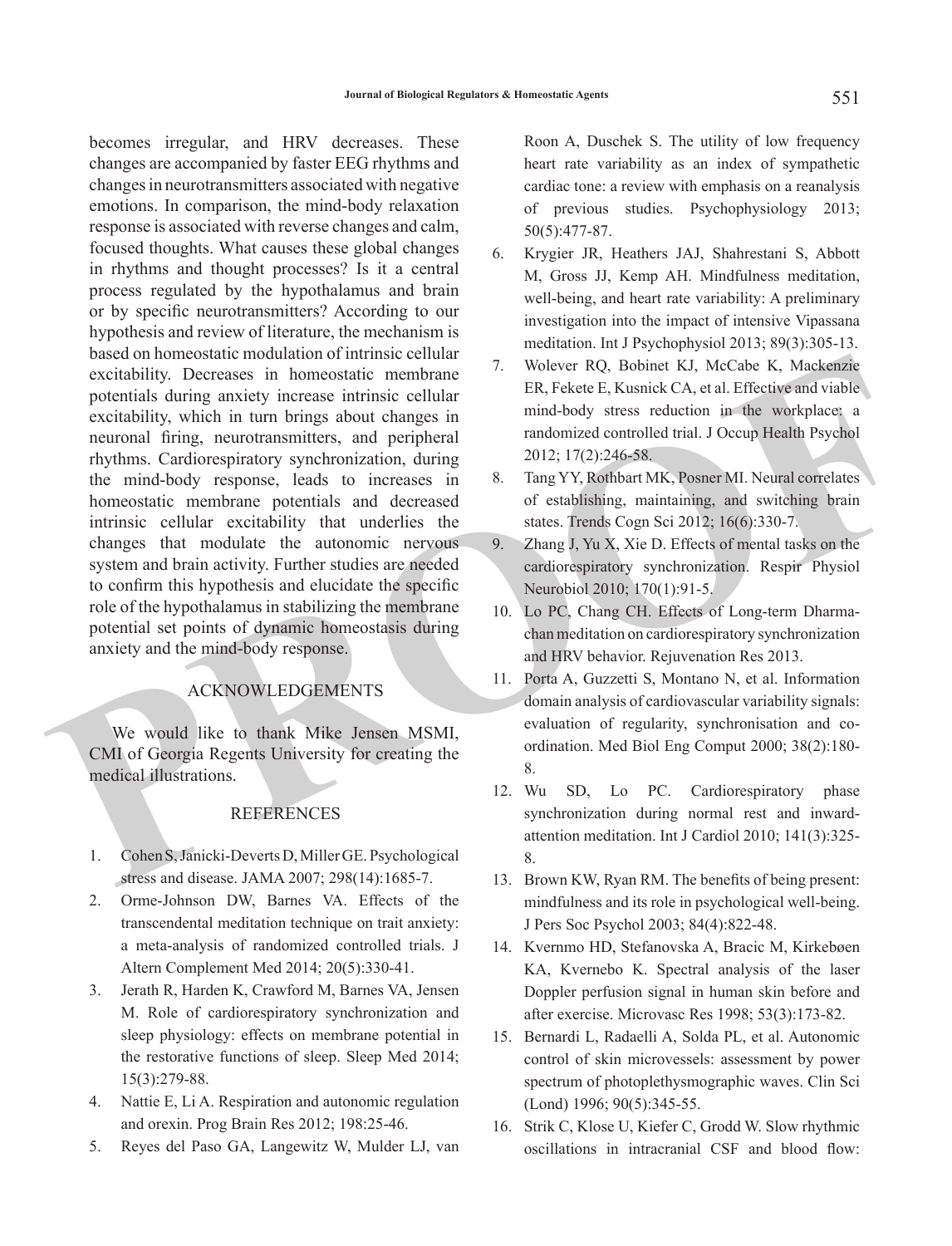registered by MRI. Acta Neurochir Suppl 2002; 81:139-42.

- 17. Wallin BG. Neural control of human skin blood flow. J Auton Nerv Syst 1990; 30(S):S185-90.
- 18. Vetrugno R, Liguori R, Cortelli P, Montagna P. Sympathetic skin response: basic mechanisms and clinical applications. Clin Auton Res 2003; 13(4):256-70.
- 19. Storm H, Myre K, Rostrup M, Stokland O, Lien MD, Raeder JC. Skin conductance correlates with perioperative stress. Acta Anaesthesiol Scand 2002; 46(7):887-95.
- 20. Brosschot JF, Van Dijk E, Thayer JF. Daily worry is related to low heart rate variability during waking and the subsequent nocturnal sleep period. Int J Psychophysiol 2007; 63(1):39-47.
- 21. Thayer JF, Ahs F, Fredrikson M, Sollers J Jr, Wager TD. A meta-analysis of heart rate variability and neuroimaging studies: implications for heart rate variability as a marker of stress and health. Neurosci Biobehav Rev 2012; 36(2):747-56.
- 22. Greicius MD, Krasnow B, Reiss AL, Menon V. Functional connectivity in the resting brain: a network analysis of the default mode hypothesis. Proc Natl Acad Sci U S A 2003; 100(1):253-8.
- 23. Qin S, Hermans EJ, van Marle HJ, Luo J, Fernandez G. Acute psychological stress reduces working memory-related activity in the dorsolateral prefrontal cortex. Biol Psychiatry 2009; 66(1):25-32.
- 24. Lino S, Calcagnini G, Censi F, Congi M, De Pasquale F. Cardiovascular neuroregulation and rhythms of the autonomic nervous system: frequency domain analysis. Cardiologia 1999; 44(3):281-7.
- 25. Montano N, Porta A, Cogliati C, et al. Heart rate variability explored in the frequency domain: a tool to investigate the link between heart and behavior. Neurosci Biobehav Rev 2009; 33(2):71-80.
	- 26. Shinba T, Kariya N, Matsui Y, Ozawa N, Matsuda Y, Yamamoto K. Decrease in heart rate variability response to task is related to anxiety and depressiveness in normal subjects. Psychiatry Clin Neurosc 2008 62(5):603-9.
	- 27. Kenwright DA, Bahraminasab A, Stefanovska A, McClintock PV. The effect of low-frequency oscillations on cardio-respiratory synchronization: Observations during rest and exercise. Eur Phys J B

2008; 65(3):425-33.

- 28. Tang YY, Ma Y, Fan Y, et al. Central and autonomic nervous system interaction is altered by shortterm meditation. Proc Natl Acad Sci U S A 2009; 106(22):8865-70.
- 29. Cysarz D, Bussing A. Cardiorespiratory synchronization during Zen meditation. Eur J Appl Physiol 2005; 95(1):88-95.
- 30. Jerath R, Edry JW, Barnes VA, Jerath V. Physiology of long pranayamic breathing: Neural respiratory elements may provide a mechanism that explains how slow deep breathing shifts the autonomic nervous system. Med Hypotheses 2006; 67(3):566- 71.
- 31. Zhang J, Yu X, Xie D. Effects of mental tasks on the cardiorespiratory synchronization. Respir Physiol Neurobiol 2010; 170(1):91-5.
- 32. Barnes VA, Orme-Johnson DW. Prevention and treatment of cardiovascular disease in adolescents and adults through the transcendental meditation (R) program: a research review update. Curr Hypertens Rev 2012; 8(3):227-42.
- 33. Goyal M, Singh S, Sibinga EMS, et al. Meditation programs for psychological stress and well-being. Rockville MD 2014.
- perioperative stress. Acta Anaeschesiol Scand 2002;<br>
denents may provide a mechanism that explains<br>
20. Brosschot JF, Van Dijk F, Thayer JF. Daily worry is<br>
nervous system. Med Hypotheses 2006; 67(3):566-<br>
related to low h 34. Rosenkranz MA, Davidson RJ, Maccoon DG, Sheridan JF, Kalin NH, Lutz A. A comparison of mindfulness-based stress reduction and an active control in modulation of neurogenic inflammation. Brain Behav Immun 2013; 27(1):174-84.
	- 35. Jerath R, Barnes VA, Dillard-Wright D, Jerath S, Hamilton B. Dynamic Change of awareness during meditation techniques: neural and physiological correlates. Front Hum Neurosci 2012; 6:131.
	- 36. Berger H. Über das Elektrenkephalogramm des Menschen. Archiv für Psychiatrie und Nervenkrankheiten 1929; 87(1):527-70.
	- 37. Yamamoto S, Kitamura Y, Yamada N, Nakashima Y, Kuroda S. Medial profrontal cortex and anterior cingulate cortex in the generation of alpha activity induced by transcendental meditation: A magnetoencephalographic study. Acta Med Okayama 2006; 60(1):51-8.
	- 38. Travis F, Shear J. Focused attention, open monitoring and automatic self-transcending: Categories to organize meditations from Vedic, Buddhist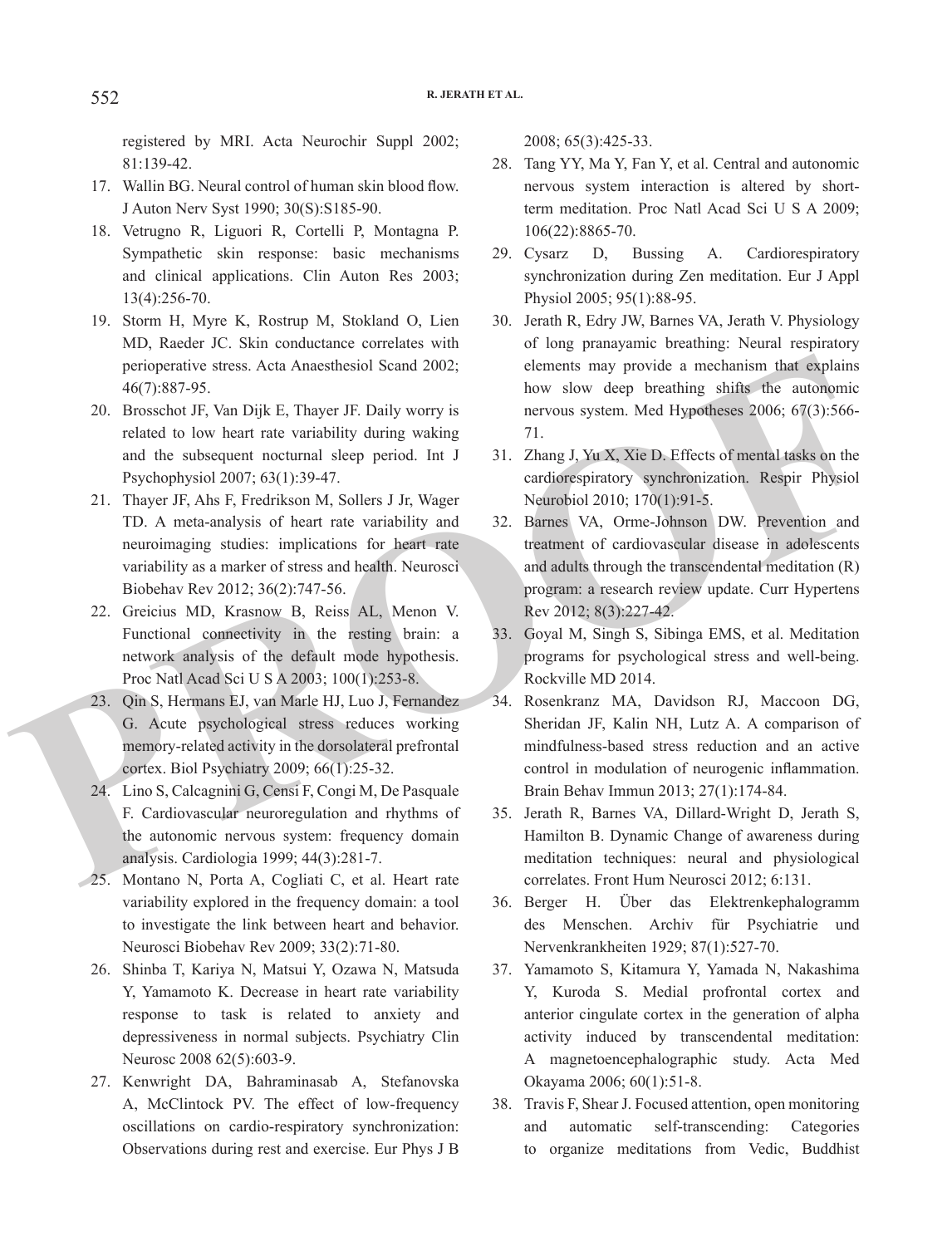and Chinese traditions. Conscious Cogn 2010; 19(4):1110-18.

- 39. Bonnefond M, Jensen O. Alpha oscillations serve to protect working memory maintenance against anticipated distracters. Current Biol 2012; 22(20):1969-74.
- 40. Klimesch W. α-band oscillations, attention, and controlled access to stored information. Trends Cogn Sci 2012; 16(12):606-17.
- 41. Saggar M, King BG, Zanesco AP, et al. Intensive training induces longitudinal changes in meditation state-related EEG oscillatory activity. Front Hum Neurosci 2012; 6(256).
- 42. Sumner RC, Parton A, Nowicky AV, Kishore U, Gidron Y. Hemispheric lateralisation and immune function: a systematic review of human research. J Neuroimmunol 2011; 240-241:1-12.
- 43. Davidson RJ, Kabat-Zinn J, Schumacher J, et al. Alterations in brain and immune function produced by mindfulness meditation. Psychosom Med 2003; 65(4):564-70.
- 44. Guglietti CL, Daskalakis ZJ, Radhu N, Fitzgerald PB, Ritvo P. Meditation-related increases in GABAB modulated cortical inhibition. Brain Stimul 2013; 6(3):397-402.
- 45. Takahashi T, Murata T, Hamada T, et al. Changes in EEG and autonomic nervous activity during meditation and their association with personality traits. Int J Psychophysiol 2005; 55(2):199-207.
- 46. Li Z, Inenaga K, Yamashita H. GABAergic inputs modulate effects of interleukin-1[beta] on supraoptic neurones *in vitro*. Neuroreport 1993; 5(2):181.
- 47. Pace TW, Negi LT, Adame DD, Cole SP, Sivilli TI, Brown TD, Issa MJ, Raison CL. Effect of compassion meditation on neuroendocrine, innate immune and behavioral responses to psychosocial stress. Psychoneuroendocrinology 2009; 34(1):87- 98.
- 48. Frank JG, Mendelowitz D. Synaptic and intrinsic activation of GABAergic neurons in the cardiorespiratory brainstem network. PLoS One 2012; 7(5):e36459.
- 49. Neckel H, Quagliotto E, Casali KR, Montano N, Dal Lago P, Rasia-Filho AA. Glutamate and GABA in the medial amygdala induce selective central sympathetic/parasympathetic cardiovascular

responses. Can J Physiol Pharmacol 2012; 90(5):525- 36.

- 50. Rodriguez Manzanares PA, Isoardi NA, Carrer HF, Molina VA. Previous stress facilitates fear memory, attenuates GABAergic inhibition, and increases synaptic plasticity in the rat basolateral amygdala. J Neurosci 2005; 25(38):8725-34.
- 51. Herman JP, Cullinan WE. Neurocircuitry of stress: central control of the hypothalamo–pituitary– adrenocortical axis. Trends Neurosci1997; 20(2):78- 84.
- 52. Davis M. The role of the amygdala in fear and anxiety. Annu Rev Neurosci 1992; 15:353-75.
- 53. Creswell JD, Way BM, Eisenberger NI, Lieberman MD. Neural correlates of dispositional mindfulness during affect labeling. Psychosom Med 2007; 69(6):560-65.
- 54. Desbordes G, Negi LT, Pace TW, Wallace BA, Raison CL, Schwartz E. Effects of mindful-attention and compassion meditation training on amygdala response to emotional stimuli in an ordinary, nonmeditative state. Front Hum Neurosci 2012; 1(6):292.
- training induces longitudinal changes in meditation<br>
State-related EEG ossellatory activity. Front Hum 52. Davis M. The role of the amygdala in foar and<br>
Neurosci 2012; 6(256).<br>
42. Summer RC, Particon A, Novicky AN, Kisho 55. Newberg A, Travis F, Wintering N, Nidich S, Alavi A, Schneider R, editors. Cerebral 416 glucose metabolic changes associated with transcendental meditation practice. Neural Imaging 2006; Miami, Fl.
	- 56. Wortsman J. Role of epinephrine in acute stress. Endocrinol Metab Clin North Am 2002; 31(1):79- 106.
	- 57. Smyth J, Ockenfels MC, Porter L, Kirschbaum C, Hellhammer DH, Stone AA. Stressors and mood measured on a momentary basis are associated with salivary cortisol secretion. Psychoneuroendocrinology 1998; 23(4):353-70.
	- 58. Dinan TG. Glucocorticoids and the genesis of depressive illness. A psychobiological model. Br J Psychiatry 1994; 164(3):365-71.
	- 59. Vandana B, Vaidyanathan K, Saraswathy LA, Sundaram KR, Kumar H. Impact of integrated amrita meditation technique on adrenaline and cortisol levels in healthy volunteers. Evid Based Complement Alternat Med 2011; 2011:379645.
	- 60. Jung YH, Kang DH, Jang JH, et al. The effects of mind-body training on stress reduction, positive affect, and plasma catecholamines. Neurosci Lett